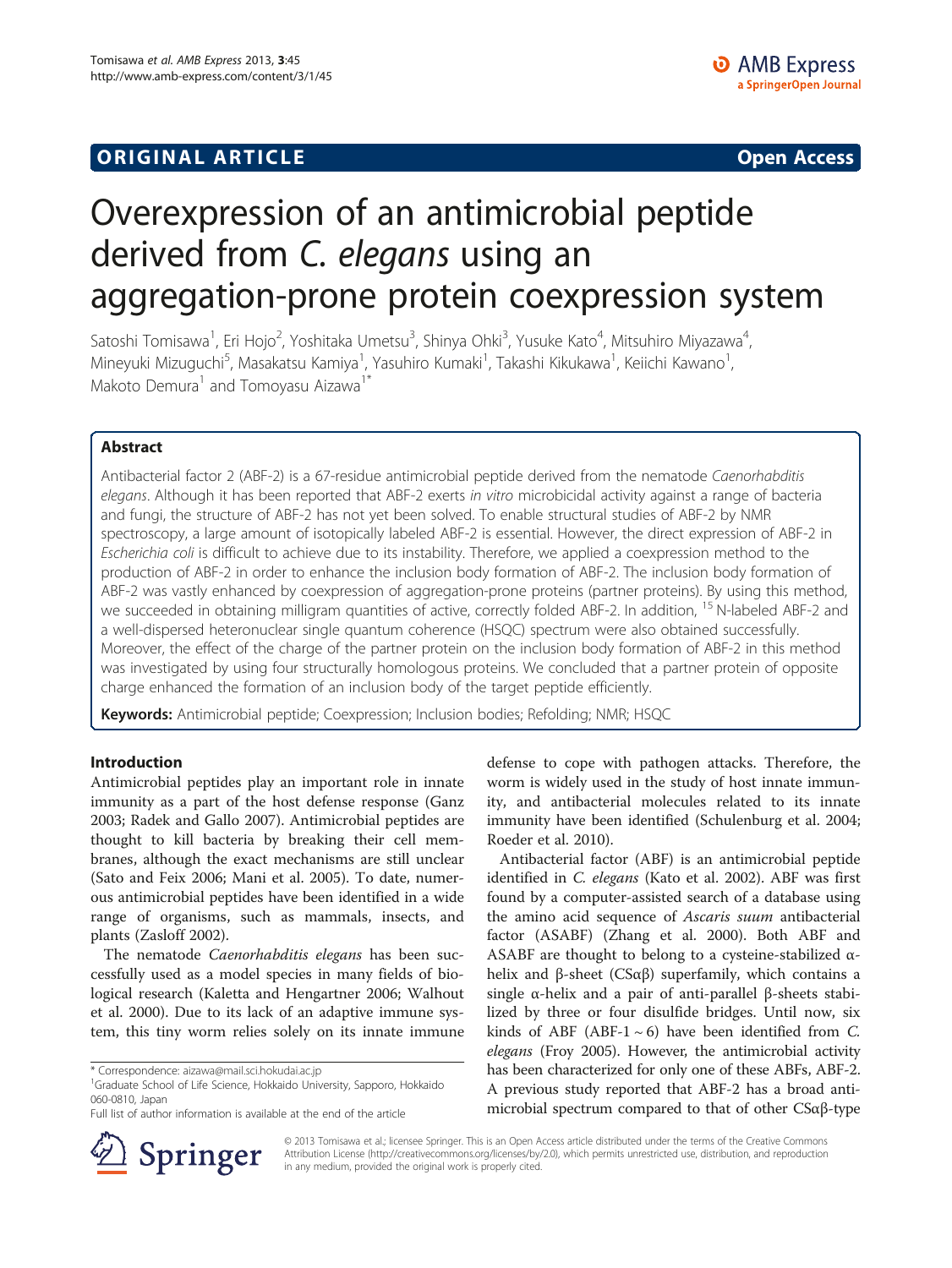antimicrobial peptides. It has been reported that the C-terminal region of ABFs is longer and more widely diverse than that of other CSαβ-type antimicrobial peptides. Moreover, ABFs differ from the "classical" CSαβ-type antimicrobial peptides, such as drosomycin and plant defensins, in terms of the spacing of half-cystine residues, cysteine pairings, and the organization of the precursor. Therefore, it is thought that the structural properties of ABFs may contribute to their broad antimicrobial spectrum. Although the CSαβ structure of ASABF was solved by <sup>1</sup>H-NMR (Aizawa et al., manuscript in preparation), the structure of ABF-2 remains unclear. Therefore, the structural analysis of ABF-2 will provide new clues to clarify the structure-activity relationships of ABFs.

In general, the recombinant production of antimicrobial peptides has been difficult because of their activity, although such production has used successfully in a number of studies. In addition, ABF-2 contains four intramolecular disulfide bridges, and thus it is difficult to produce correctly folded and active ABF-2. There are two major methods for producing recombinant peptides that require the formation of disulfide bridges for proper folding and function. One method uses the yeast secretory expression system. Recombinant peptide expression in yeast has many advantages, such as disulfide bridge formation and proper folding (Porro et al. [2005](#page-7-0)). The yeasts Pichia pastoris and Saccharomyces cerevisiae are widely used as expression hosts for recombinant peptides. However, a previous study reported that the expression level of ABF-2 in *P. pastoris* was extremely low  $(100 \mu g/L)$  (Kato et al. [2002\)](#page-7-0). In addition, in the case of overexpression of ASABF by using P. pastoris, it was reported that unfavorable degradation occurred in the C-terminus (Zhang et al. [2000\)](#page-7-0). The other method is to refold the inclusion body into peptides with native conformations (Singh and Panda [2005\)](#page-7-0). In this study, we chose E. coli as an expression host and tried to express ABF-2 as an inclusion body in E. coli. Unfortunately, when ABF-2 was directly overexpressed, its expression as an inclusion body in E. coli was low. In this study, therefore, we applied a coexpression method for the production of ABF-2 to enhance the inclusion body formation. In this method, the coexpression of an aggregationprone protein (partner protein) was expected to enhance the inclusion body formation of the peptide of interest (target peptide), and to protect the target peptide from proteolytic degradation by protease. Moreover, we evaluated the effect of the charge of partner proteins on the inclusion body formation of ABF-2 in this method by using four structurally homologous proteins. As far as we know, this is the first report to show experimentally that the isoelectric point of the coexpressed partner protein is an important factor for inclusion body formation of the target peptide.

## Materials and methods Materials

E. coli DH5α was used as a host strain for cloning and for preparing template plasmids. E. coli BL21(DE3) was used as an expression host. <sup>15</sup> N-labeled CHL medium was purchased from Chlorella Industry.

## Construction of a vector coexpressing ABF-2 and a partner protein

The ABF-2 gene [GenBank: NM\_058851] fragment was amplified by PCR with a set of primers using a cDNAcontaining vector (Kato et al. [2002\)](#page-7-0) as template (Table 1). This product was ligated to the pCOLADuet1 vector (Novagen) by using NdeІ-XhoІ sites (Figure [1\)](#page-2-0), and the resulting vector was designated pCOLA-ABF-2. In this study, we selected four kinds of aggregation-prone proteins (human α-lactalbumin (HLA) [GenBank: NM\_002289], bovine α-lactalbumin (BLA) [GenBank: NM\_174378], human lysozyme (HLZ) [GenBank: NM\_000239], and bovine lysozyme (BLZ) [GenBank: NM\_180999]) as partner proteins. Each partner protein gene fragment was amplified by PCR with a set of primers using the cDNA-containing vector (Aizawa et al. [1998](#page-6-0); Masaki et al. [2000](#page-7-0); Nonaka et al. [2009\)](#page-7-0) as template (Table 1). The PCR-amplified partner protein gene fragments (HLA, BLA, HLZ, and BLZ) were digested using restriction enzymes, and each was

|  | Table 1 Sequences of primers used in this study |  |  |  |  |  |  |  |
|--|-------------------------------------------------|--|--|--|--|--|--|--|
|--|-------------------------------------------------|--|--|--|--|--|--|--|

| Name                   | Primer sequence <sup>a</sup><br>(from 5' end to 3' end) | <b>Restriction</b><br>site |  |
|------------------------|---------------------------------------------------------|----------------------------|--|
| Primers for ABF-2 gene | F = GGAATTCCATATGGACATCG                                | Ndel                       |  |
|                        | <b>ACTTTAGTACTTGTGC</b>                                 |                            |  |
|                        | R = CCGCTCGAGTTATCCTCTCT                                | Xhol                       |  |
|                        | <b>TAATAAGAGCACCAAG</b>                                 |                            |  |
| Primers for HLA gene   | F = GAATTCTCATGAAGCAATTC                                | <b>BspHI</b>               |  |
|                        | ACAAAATGTGAGCTG                                         |                            |  |
|                        | R = CGGGATCCTTACAACTTCTC                                | <b>BamHI</b>               |  |
|                        | <b>ACAAAGCCACTG</b>                                     |                            |  |
| Primers for BLA gene   | F = GAATTCCCATGGAACAGTTA                                | Ncol                       |  |
|                        | ACAAAATGTGAGGTG                                         |                            |  |
|                        | R = CGGGATCCTTACAACTTCTC                                | <b>BamHI</b>               |  |
|                        | ACAGAGCCA                                               |                            |  |
| Primers for HLZ gene   | F = GAATTCTCATGAAGGTCTTT                                | <b>BspHI</b>               |  |
|                        | GAAAGGTGTGAGTTG                                         |                            |  |
|                        | R = CGGGATCCTTACACTCCACA                                | <b>BamHI</b>               |  |
|                        | <b>ACCTTGAACATAC</b>                                    |                            |  |
| Primers for BLZ gene   | F = GAATTCTCATGAAGGTCTTT                                | <b>BspHI</b>               |  |
|                        | GAGAGATGTGAGC                                           |                            |  |
|                        | R = CGGGATCCTTACAGGGTGCA                                | <b>BamHI</b>               |  |
|                        | ACCCTCAA                                                |                            |  |

a. Restriction sites are underlined.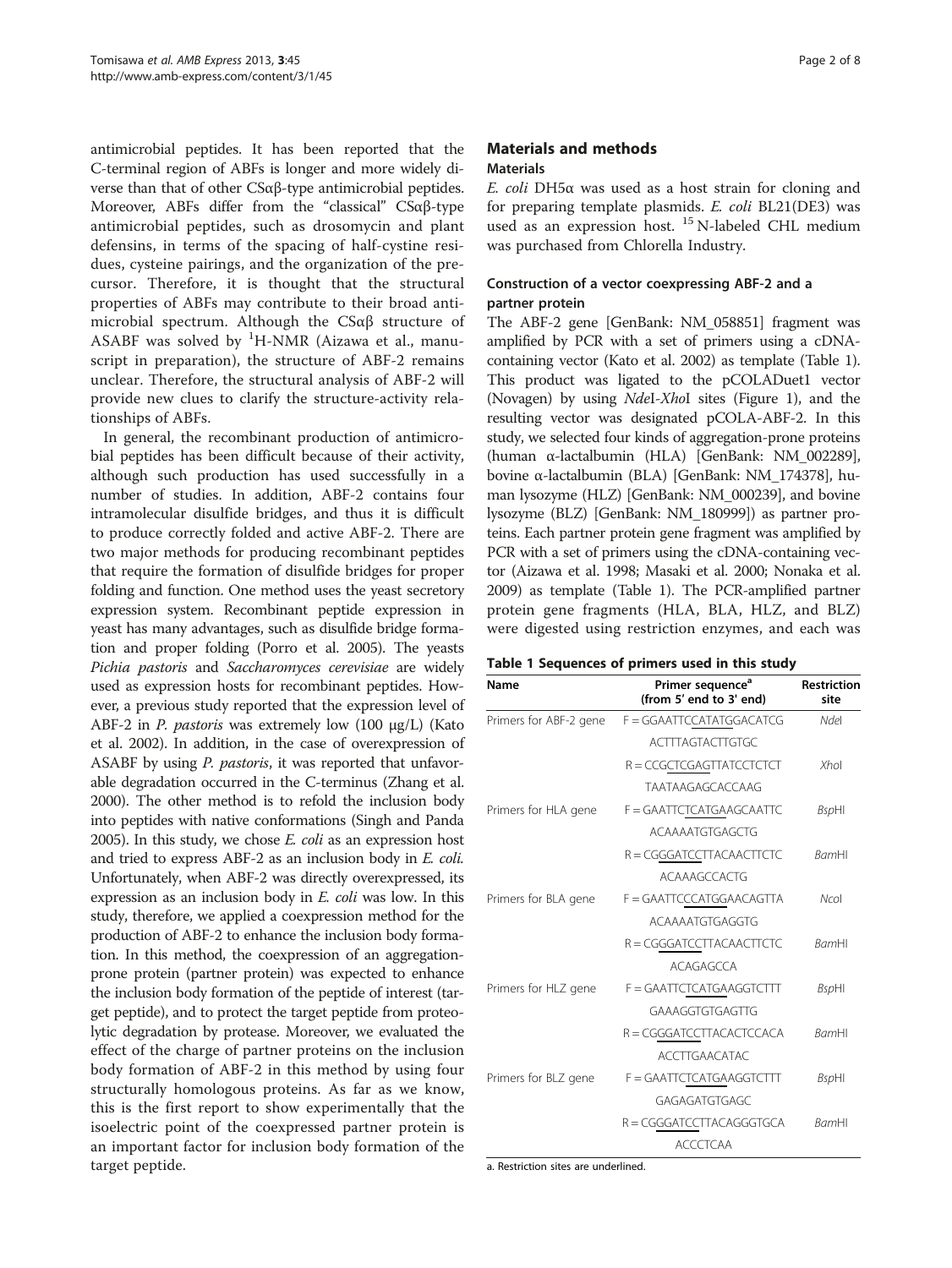<span id="page-2-0"></span>

subcloned into the pCOLA-ABF-2 vector by using NcoІ-BamHІ sites. The gene fragments were included in the vector name; for example the pCOLA-ABF-2 vector containing the HLA gene was designated pCOLA- [HLA]-ABF-2. The clone sequence was confirmed by capillary sequencing.

## Evaluating the effect of the partner protein on the ABF-2 expression level

E. coli BL21(DE3) cells were transformed with the various expression constructs (pCOLA-[HLA]-ABF-2, pCOLA-[BLA]-ABF-2, pCOLA-[HLZ]-ABF-2, pCOLA- [BLZ]-ABF-2, and pCOLA-ABF-2). The transformed cells were grown at 37 $^{\circ}$ C in 5 mL of LB medium until the OD<sub>600</sub> reached 1.0-1.2. The cells were induced by the addition of 1 mM isopropyl-β-D-thiogalactopyranoside (IPTG), cultivated for an additional 4 h, then harvested by centrifugation at 15,000 rpm for 5 min at 4°C. After the cells were lysed using Bugbuster (Novagen), inclusion bodies were isolated by centrifugation at 15,000 rpm for 5 min at 4°C and analyzed on Tricine-SDS PAGE. The intensity of ABF-2 bands was quantified by densitometry.

## Expression and purification of ABF-2

The *E. coli* strain BL21(DE3) harboring the pCOLA-[BLA]-ABF-2 vector was cultured overnight at 37°C in 50 mL of LB medium containing 20 μg/mL kanamycin. This preculture was inoculated in 1 L of medium (LB or  $15$  N-CHL) containing 20 μg/mL kanamycin. The culture

was grown at 37°C, and protein expression was induced by the addition of 1 mM IPTG when the  $OD<sub>600</sub>$  reached 1.0-1.2. At this point, for the production of  $^{15}$  N-labeled ABF-2, a <sup>15</sup> N-labeled algal amino acid mixture was added to the CHL medium according to the protocol provided by the supplier. After an additional 4 h of cultivation, cells were harvested by centrifugation at 6,000 rpm for 10 min. The cells were resuspended in lysis buffer (20 mM Tris– HCl, 1 mM EDTA, pH 8.0) and disrupted by sonication. Next, inclusion bodies composed mainly of BLA and ABF-2 were isolated by centrifugation at 7,500 rpm for 30 min at 4°C. The inclusion bodies were washed twice with lysis buffer containing 0.1% TritonX-100 and washed once with lysis buffer (without TritonX-100).

The washed inclusion bodies were solubilized in solubilization buffer (8 M urea, 200 mM β-mercaptoethanol, 20 mM Tris–HCl, 3 mM EDTA, pH 8.0). After centrifugation at 7,500 rpm at 4°C for 30 min, the clarified supernatant was loaded onto a HiTrap SP HP cationexchange column (GE Healthcare) pre-equilibrated with equilibration buffer (8 M urea, 20 mM Tris–HCl, 20 mM β-mercaptoethanol, 3 mM EDTA, pH 8.0). The bound ABF-2 was eluted with a linear gradient of equilibration buffer with 0–600 mM NaCl. The fractions containing ABF-2 were identified using Tricine-SDS PAGE. These fractions were collected and dialyzed three times against refolding buffer (20 mM Tris–HCl, 2 mM reduced glutathione, 0.2 mM oxidized glutathione, pH 8.0) for 12 h at 4°C. Correctly folded ABF-2 was purified by RP-HPLC on a Cosmosil 5C18-AR-300 column (Nacalai Tesque). The elution was carried out with a linear gradient of 25-45% acetonitrile with 0.1% trifluoroacetic acid. The yield of ABF-2 was determined by measuring the absorbance at 280 nm. The purified recombinant ABF-2 was lyophilized and stored at −30°C.

## Microbicidal assay

The antimicrobial activity of ABF-2 against S. aureus ATCC6538P and E. coli K12 was tested by a colonyforming unit assay. Bacteria were grown in tryptic soy broth (TSB) and collected in the mid-log phase by centrifugation. The bacteria were washed and diluted in sterile water. Various concentrations of ABF-2 were incubated with  $1 \times 10^7$  bacteria in a final volume of 50  $\mu$ L at 37°C for 2 h. After incubation, 1,000-fold dilutions were prepared and 100 μL of the diluted samples was plated on a solid medium comprised of TSB. The plates were incubated for 20 h at 37°C and then the colonies were counted. The results indicated a 50% bactericidal concentration  $(BC_{50})$ .

## Circular dichroism spectroscopy analysis

Circular dichroism (CD) spectra were measured in 1 mm pathlength quartz cuvettes on a J-725 spectropolarimeter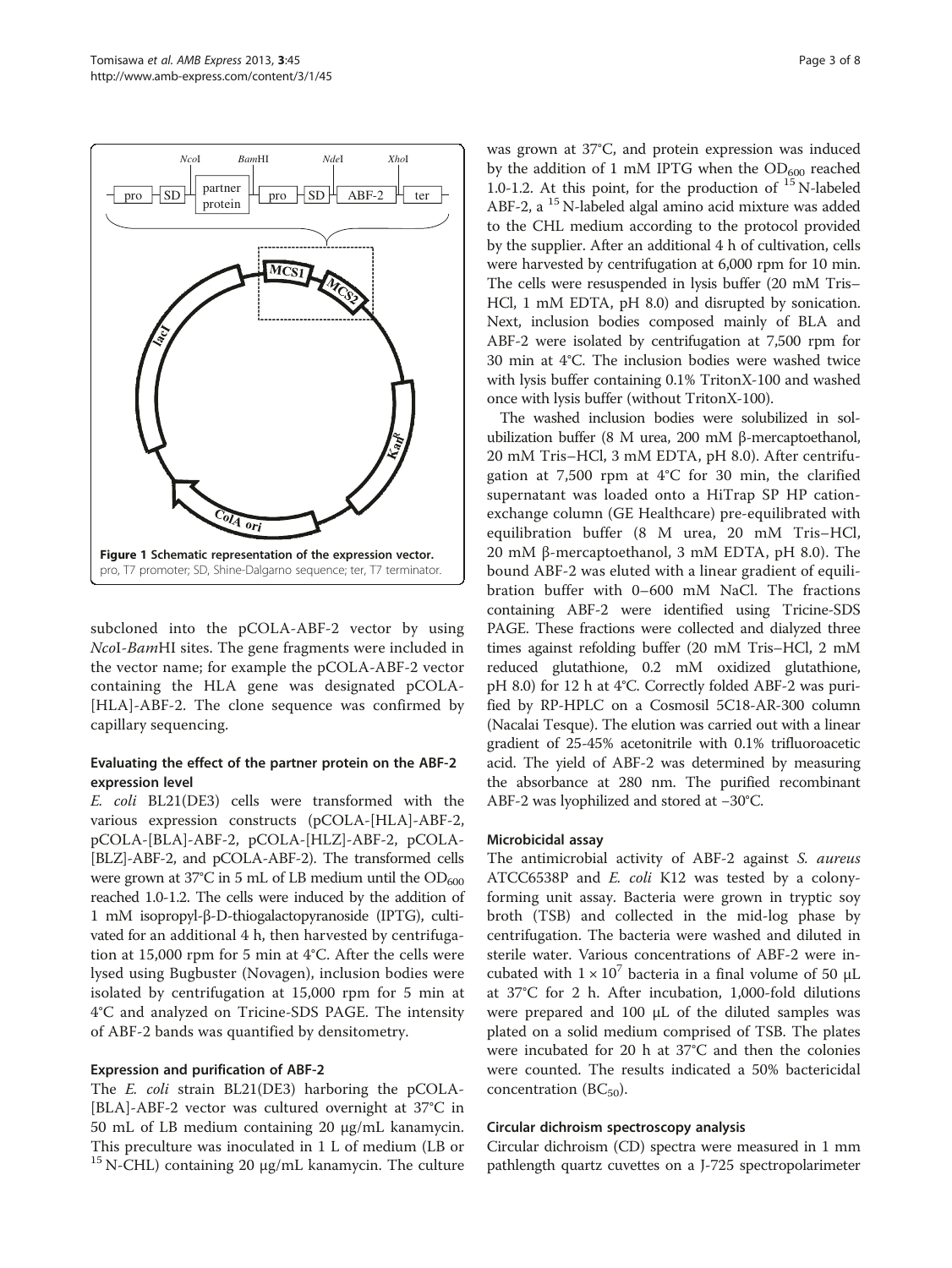<span id="page-3-0"></span>(Jasco) equipped with a temperature control device. Spectra were acquired over a wavelength range between 250 nm and 200 nm as an average of four spectra with a 50 nm/min scan speed and a step resolution of 0.1 nm at 25°C. ABF-2 samples (50 μM) were used in buffer (20 mM Tris–HCl, pH 8.0). Buffer blanks were subtracted from all spectra. All measurements were averaged and converted to molar ellipticity.

## NMR spectroscopy

<sup>15</sup> N-labeled ABF-2 was dissolved in 20 mM phosphate buffer (pH 5.7) comprising a 90%  $H_2O/10%$   $D_2O$  mixture. NMR experiments were performed on a JEOL ECA-600 spectrometer and a Bruker AVANCE ІІІ 800 spectrometer with a TCI cryogenic probe. The  $\mathrm{^{1}H\text{^{-1}}}{}^{5}\text{N}$  HSQC spectrum was collected at 20°C. The data were processed by using NMRpipe/NMRdraw software (Delaglio et al. [1995\)](#page-7-0).

#### Results

### Construction and expression of coexpression plasmids encoding ABF-2 and partner proteins

First, we tried to express ABF-2 as an inclusion body in E. coli, but the expression level of ABF-2 was extremely low (Figure 2). To enhance the inclusion body formation of ABF-2, we decided to apply a coexpression method.

To construct a coexpression plasmid containing ABF-2 and aggregation-prone partner protein genes, we utilized the commercially available pCOLADuet1 vector from Novagen. This vector has two RBS sites flanking two multiple cloning sites, which are under the control of their respective T7 promoters. In this study, partner protein genes were subcloned into the first multiple cloning site of the pCOLA vector, and the ABF-2 gene was subcloned into the second multiple cloning site of the pCOLA vector.

To evaluate the effect of a partner protein on the ABF-2 expression level, various partner proteins and ABF-2 were coexpressed (Table 2). The expression of ABF-2 was moderately increased in the case of the coexpression of ABF-2 and BLZ (Figure 2). The expression of ABF-2 as an inclusion body was markedly increased by coexpression of HLA or BLA. On the other hand, the expression level of ABF-2 was not affected, although HLZ was clearly overexpressed as an inclusion body. Because the expression level of ABF-2 was increased the most by coexpression of BLA, we selected BLA as a partner protein for the large-scale production of ABF-2.

#### Purification and refolding of ABF-2

ABF-2 was easily separated from BLA by using cationexchange chromatography under denaturing conditions, because of the opposite charge (Figure [3](#page-4-0)). Unlike in fusion protein systems, there was no need to remove the fusion protein tag by enzymatic or chemical methods.



After cation-exchange chromatography, we obtained about 54 mg of crude ABF-2 without disulfide bonds from 1 L of E. coli culture. Next, this crude ABF-2 was refolded by dialysis. After the refolding and purification procedure, we obtained 7.8 mg of correctly folded ABF-2 from 1 L of culture.

#### Antimicrobial activity of recombinant ABF-2

The microbicidal activity of recombinant ABF-2 was examined (Table [3](#page-4-0)). The 50% microbicidal concentrations were 0.01 and 0.1 μM for *S. aureus* and *E. coli*, respectively. The Gram-positive bacterium (S. aureus) was 10-

## Table 2 Properties of antibacterial factors and partner proteins used in this study

| Mw      | pl  | GRAVY score <sup>a</sup> |
|---------|-----|--------------------------|
| 6999.2  | 9.1 | $-0.072$                 |
| 14078.2 | 47  | $-0.255$                 |
| 14186.1 | 4.8 | $-0.453$                 |
| 14700.7 | 9.3 | $-0.485$                 |
| 14415.2 | 6.5 | $-0.395$                 |
|         |     |                          |

a. GRAVY stands for grand average of hydropathy. The Positive GRAVY scores indicate hydrophobic peptides, and negative scores indicate hydrophilic peptides.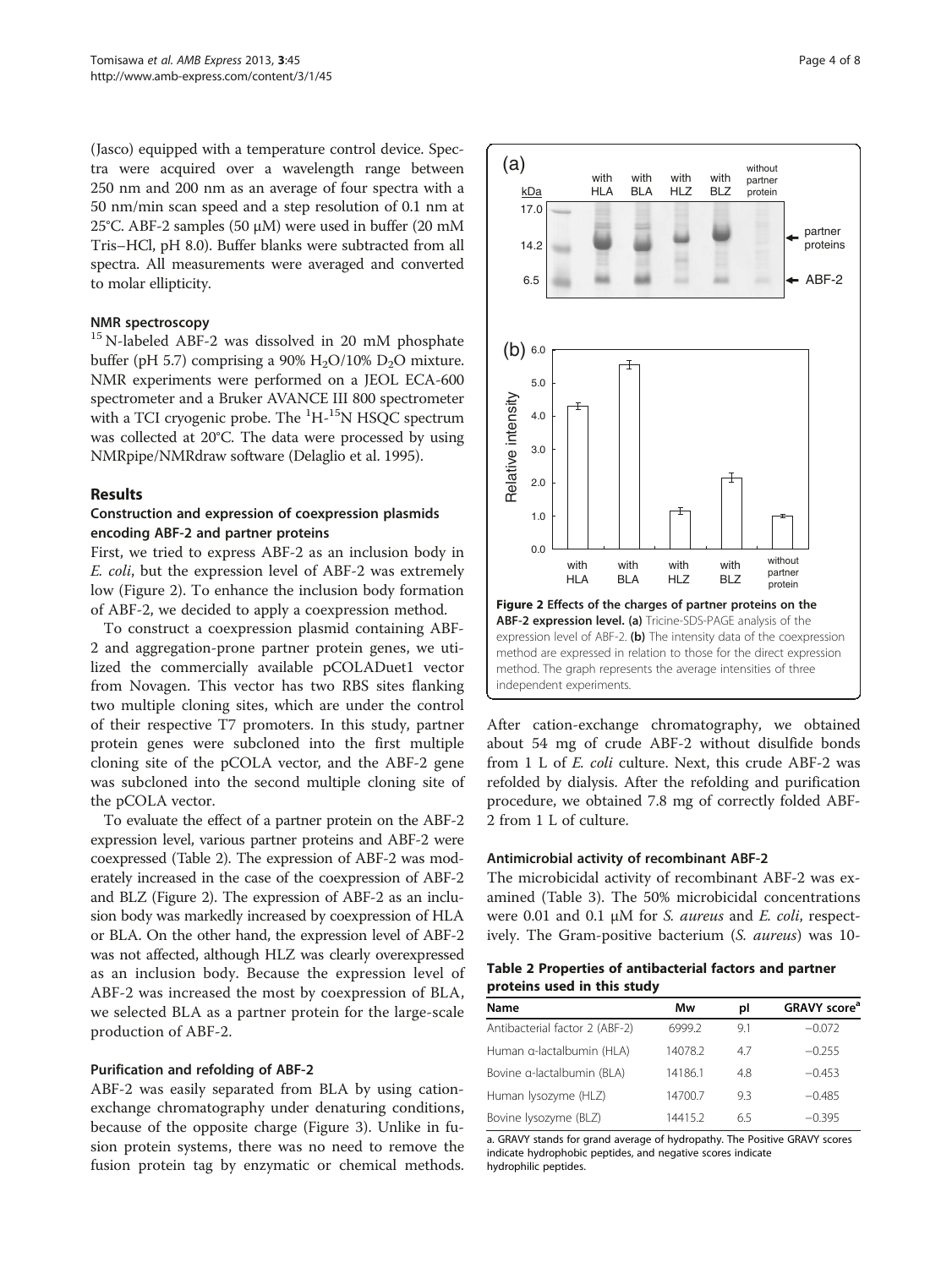<span id="page-4-0"></span>

fold more sensitive than the Gram-negative bacterium (E. coli). Neither S. aureus nor E. coli was sensitive to the misfolded fraction (data not shown).

## Circular dichroism spectrum of ABF-2

Furthermore, to confirm that purified ABF-2 was folded correctly, the CD spectra of ABF-2 were measured. The spectra of misfolded ABF-2 revealed a random coil structure (Figure 4). On the other hand, the CD spectra of refolded ABF-2 showed a significant negative band in the region between 208 and 220 nm. This indicates that a secondary structure was formed in refolded ABF-2.

## <sup>1</sup>H-<sup>15</sup>N HSQC spectrum of <sup>15</sup> N-labeled ABF-2

The large amount of isotopically labeled ABF-2 enabled the rapid and sensitive acquisition of NMR spectra. The HSQC spectrum of <sup>15</sup> N-labeled ABF-2 is presented in Figure 5. The number of peaks in the HSQC spectrum of <sup>15</sup> N-labeled ABF-2 corresponded approximately to the number of residues in ABF-2. The majority of the <sup>1</sup>H<sup>-15</sup>N cross-peaks lay between 7.5 and 9.5 ppm. The

|  |  |  |  | Table 3 Microbicidal activity of recombinant ABF-2 |  |
|--|--|--|--|----------------------------------------------------|--|
|--|--|--|--|----------------------------------------------------|--|

| Organism                          | $BC_{50}$ ( $\mu$ M) |
|-----------------------------------|----------------------|
| Gram-positive bacteria            | 0 Q 1                |
| Staphylococcus aureus (ATCC6538P) |                      |
| Gram-negative bacteria            | 01                   |
| E. coli (K12)                     |                      |

Microbicidal activity was assessed as the 50% microbicidal concentration ( $BC_{50}$ ).



sharp, well-dispersed peaks indicate that purified ABF-2 was correctly folded.

## **Discussion**

Because the correct disulfide arrangements of disulfidecontaining peptides are difficult to obtain, the yeast P. pastris is widely used to express peptides containing intramolecular disulfide bridges. The main advantage of P. pastris as a host is that it is expected to secrete peptides with correct disulfide bridges directly into culture medium (Daly and Hearn [2005\)](#page-7-0). Several CSαβ-type antimicrobial peptides have been produced by using P. pastris, and these were well characterized (Wang et al. [2008](#page-7-0); Zhang et al. [2011;](#page-7-0) Wiens et al. [2011](#page-7-0)). However, a

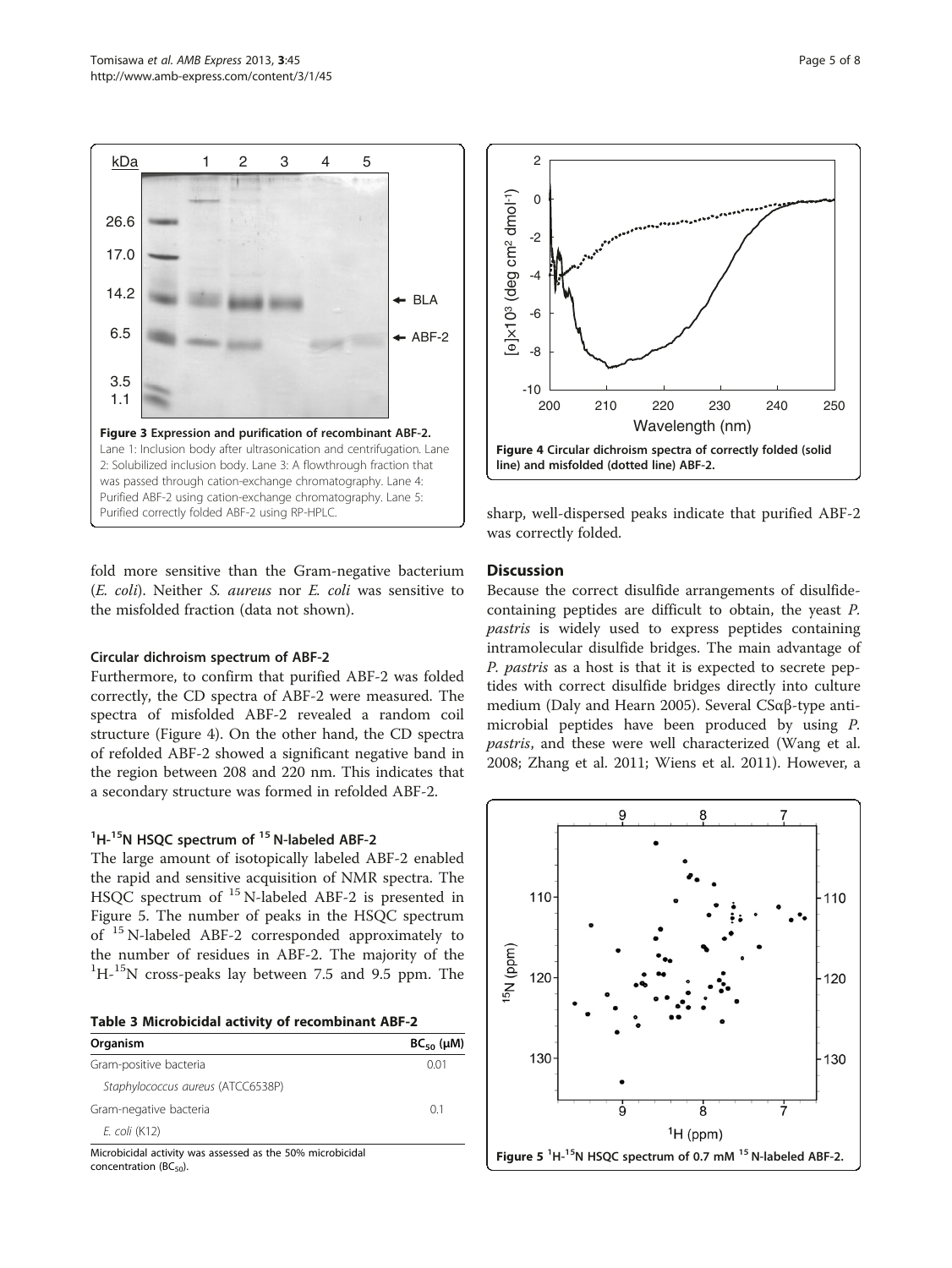previous study showed that P. pastris is not a suitable host for large-scale production of ABF-2. Although the antimicrobial spectrum of ABF-2 was investigated, structural and mutational studies of ABF-2 have not yet been conducted because of the low yield of ABF-2 in P. pastris (Kato et al. [2002\)](#page-7-0). Therefore, it is very important to develop an alternative expression method that enhances the expression level of ABF-2.

In this study, we selected E. coli as an expression host and at first tried to express ABF-2 directly in E. coli as an inclusion body. Unfortunately, the direct expression of ABF-2 in E. coli was insufficient due to the instability of the expressed ABF-2 itself in the cells (Figure [2](#page-3-0)). We speculated that this low-level expression of ABF-2 was caused by the degradation of expressed ABF-2 by proteases of E. coli. Therefore, we considered that the prevention of ABF-2 degradation by proteases is essential to enhance the expression level of ABF-2 as an inclusion body.

To prevent the degradation of target peptides, fusion protein systems have been used in many studies. The attachment of soluble proteins to target peptides has been observed to prevent degradation and promote proper folding (Xu et al. [2006](#page-7-0)). However, when an antimicrobial peptide such as ABF-2 is expressed in a soluble form, it may damage host cells by disrupting their cell membranes. Moreover, in fusion protein systems, enzymatic or chemical cleavage is inevitable to remove the fusion protein tag. Enzymatic cleavage often degrades recombinant peptides, because widely used proteases, such as enterokinase and factor Xa, often show nonspecific cleavages at unexpected sites. Furthermore, many peptides contain potential cleavage sites cleaved by chemicals. For instance, CNBr is commonly used to cleave peptide bonds C-terminal to methionine residues in proteins and peptides. However, because ABF-2 contains methionine in its amino acid sequence, CNBr cannot be used to separate ABF-2 from the fusion protein.

Expression of inclusion bodies may also be useful to avoid proteolytic degradation of the target peptide. Walsh et al. succeeded in expressing a large amount of amyloid β-peptide (Aβ) directly as an inclusion body (Walsh et al. [2009\)](#page-7-0). Because the Aβ peptide has a strong intrinsic propensity to aggregate, we considered that overexpression of the Aβ peptide would readily lead to the formation of an inclusion body in E. coli. This method is a very simple and inexpensive way to produce a large amount of Aβ peptides. However, it is generally difficult to control the inclusion body formation in E. coli cells, especially in the case of small and common peptides. As another way to produce fusion proteins, the utilization of insoluble protein tags has also been reported (Park et al. [2009\)](#page-7-0). This method is expected to prevent both degradation and toxicity. However, when an insoluble protein tag is used for the fusion expression, it is difficult to employ enzymatic

cleavage due to the insolubility of the fusion protein, and chemical cleavage is usually necessary. This cleavage step is thus one of the drawbacks of this method.

In some studies, the coexpression of an insoluble partner protein has been reported to enhance the inclusion body formation of the target peptide and protect it from proteolytic degradation by protease. Saito et al. reported that the expression level of somatomedin C was enhanced in the case of coexpression of insulin-like growth factor І (Saito et al. [1987\)](#page-7-0). Jang et al. succeeded in producing a potent antimicrobial peptide, buforin ІІb, by coexpression of human gamma interferon (Jang et al. [2009\)](#page-7-0). To obtain a large amount of ABF-2, we decided to apply this method to ABF-2 and examine the effects of aggregation-prone partner proteins in detail.

In previous studies, translationally coupled two-cistron plasmids were used to coexpress target peptides and partner proteins (Saito et al. [1987;](#page-7-0) Jang et al. [2009\)](#page-7-0). However, genetic manipulation was needed to construct the translationally coupled two-cistron expression systems. In the present study, we simply used the commercially available pCOLADuet-1 vector to coexpress ABF-2 and partner protein genes (Figure [1\)](#page-2-0). Because this vector is designed for the cloning and coexpression of two genes, the construction of a coexpression plasmid is very easy. Therefore, our method can be easily applied to many proteins and peptides.

In this study, we chose four kinds of proteins as aggregation-prone partners. Lysozyme and α-lactalbumin appear to have evolved from a common ancestral protein, as evidenced by the similarity of their amino acid sequences and three-dimensional structures as well as by the high conservation of disulfide bridges (McKenzie and White [1991](#page-7-0)). Some studies have clearly shown that these four proteins each form a large amount of inclusion bodies when overexpressed in E. coli (Svensson et al. [2000](#page-7-0); Li and Su [2002\)](#page-7-0). Interestingly, the isoelectric points of these proteins are different despite their sequential similarity. Thus, we selected these proteins as good models of aggregation-prone partners in order to evaluate the effect of the charge of the partner protein on the expression level of cationic ABF-2 (pI 9.1).

Coexpression of BLZ, whose isoelectric point is 6.5, modestly enhanced the expression level of ABF-2. In contrast, ABF-2 was produced effectively as an inclusion body in the case of coexpression with an anionic partner protein (HLA or BLA). Coexpression of HLZ, whose isoelectric point is high, yielded no change in the expression level of ABF-2. Although it has been conjectured that the charge of both target and partner proteins influences inclusion body formation, the effect of the charge of the partner protein on the expression level of the target peptide has not been elucidated in detail. In this study, we experimentally showed that the charge of the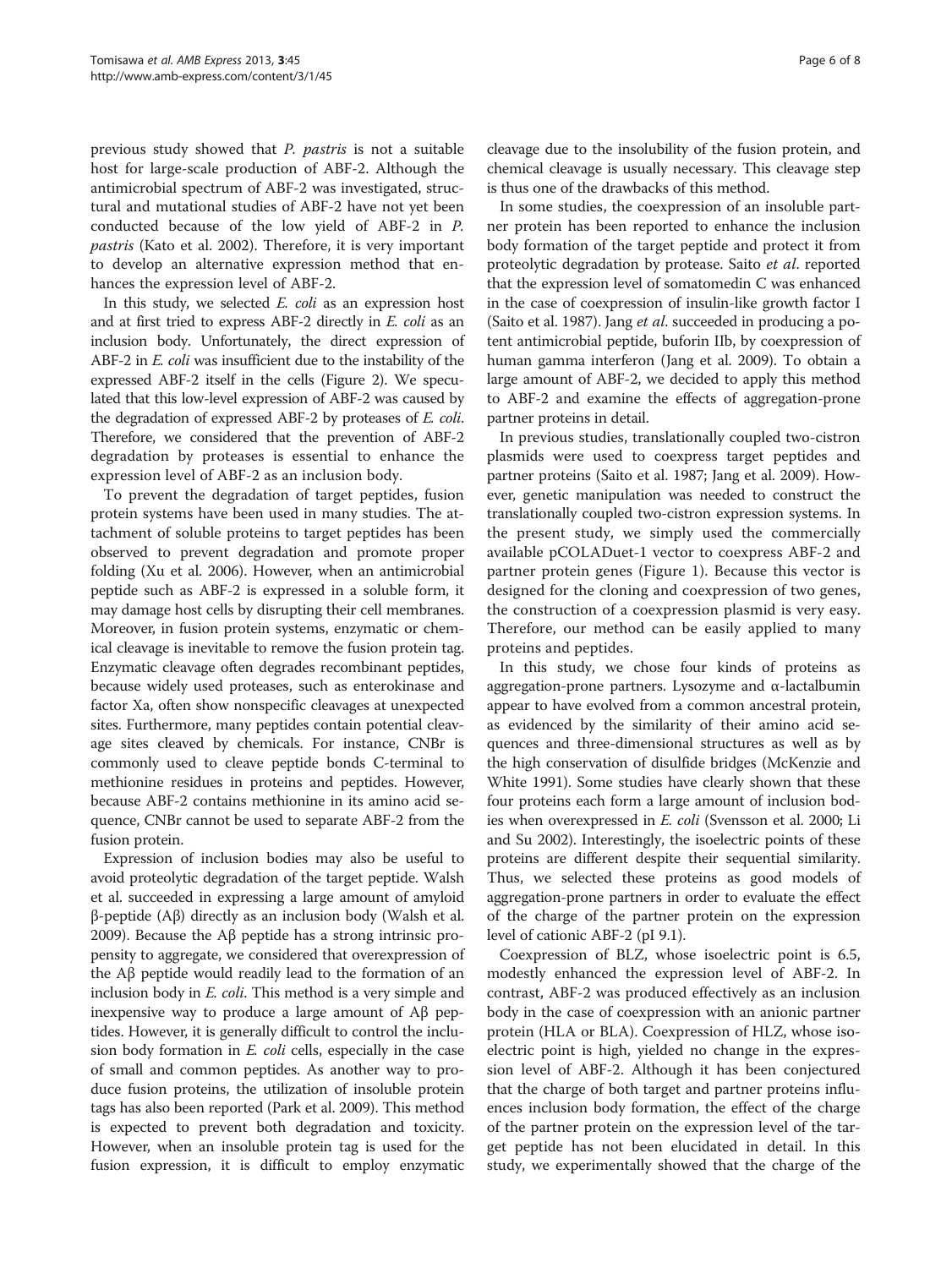<span id="page-6-0"></span>partner protein is an important factor for enhancing the inclusion body formation of the target peptide. Interestingly, although HLA and BLA have almost the same isoelectric points and molecular weights, the expression level of ABF-2 was enhanced more by coexpression of BLA than by that of HLA. Because not only electrostatic but also hydrophobic interactions are thought to be critical factors for inclusion body formation (Murby et al. [1995](#page-7-0)), we compared their GRAVY scores, which express the total hydrophobicity of a protein. However, we could not find a correlation between the expression level of ABF-2 and the GRAVY scores of the partner proteins. There may be unknown factors that affect inclusion body formation.

It has been reported that the presence of impurities in an inclusion body, such as nucleic acids and nonplasmid-encoded proteins, affects the final refolding yield of the target (Maachupalli-Reddy et al. [1997](#page-7-0)). These impurities can be removed by washing the body using a low concentration of detergent. Therefore, inclusion body washing is very important to enhance the refolding yield of the target. However, in this study we observed that the inclusion body composed of ABF-2 without partner proteins was gradually solubilized during the washing process (data not shown). Because of this unfavorable solubilization of the body, ABF-2 was lost during the washing process and we could not obtain even crude ABF-2 in the experiment using expression without partner proteins. On the other hand, the inclusion body composed of ABF-2 and the partner protein showed almost no solubilization during the washing process, suggesting that a robust inclusion body was formed via coexpression of the peptide and a partner protein. From these results, it can be said that coexpression of an aggregation-prone protein is effective not only to enhance the expression level of a target peptide as an inclusion body but also to prevent the unfavorable loss of an inclusion body during washing.

Because the charge of ABF-2 is opposite that of BLA, we succeeded in separating ABF-2 from BLA efficiently by a simple one-step cation-exchange chromatography without enzymatic or chemical cleavage (Figure [3\)](#page-4-0). After cation-exchange chromatography, we succeeded in obtaining 54 mg of crude ABF-2 without disulfide bridges from 1 L of culture. Although crude ABF-2 was refolded by a very simple standard dialysis refolding protocol, we obtained as much as 7.8 mg of correctly folded ABF-2. Because refolding additives, such as arginine, have been used to suppress the aggregation of proteins during refolding in many studies (Arakawa et al. [2007\)](#page-7-0), optimization of the refolding protocol may enhance the refolding yield of ABF-2.

To confirm that refolded ABF-2 was correctly folded and active, purified ABF-2 was evaluated by a colonyforming unit assay as well as by CD and NMR spectroscopy (Table [3](#page-4-0), Figures [4, 5](#page-4-0)). We confirmed that purified ABF-2 was active against both S. aureus and E. coli. Moreover, S. aureus is more sensitive than E. coli. These results were identical to the findings reported previously (Kato et al. [2002\)](#page-7-0). Quantitative analysis of the CD spectra of purified ABF-2 indicated a secondary structural content that included 28% α-helix and 17% β-sheet. This result was in agreement with the categorization of ABF-2 as a CSαβ-type antimicrobial peptide. Moreover, the HSQC spectrum of <sup>15</sup> N-labeled ABF-2 is sharp and well dispersed. From these data, we concluded that purified ABF-2 was correctly folded. This sample will enable us to analyze the structure and molecular mechanism of ABF-2 by using NMR in future studies.

It is known that the long C-terminal regions of ABFs are divergent and vary in length (Froy [2005](#page-7-0)). Therefore, the difference in the C-terminal region of ABFs is thought to affect their antimicrobial spectrum. We believe that the method described in this work could be applied not only to ABF-2 but also to other ABFs. In future studies, we plan to use this technique to elucidate the effects of the differences in the C-terminal regions of ABFs on their antimicrobial spectra.

Here, we demonstrated that ABF-2 could be expressed as an inclusion body in large quantities by coexpression of an aggregation-prone protein. Moreover, the expression level of ABF-2 was greatly enhanced by coexpression of anionic partner proteins. After the refolding and purification processes, we obtained milligram quantities of correctly folded ABF-2. Finally, this expression method allowed stable isotopic labeling of recombinant ABF-2, which is required for structural studies using multidimensional heteronuclear NMR spectroscopy.

#### Competing interests

The authors declare that they have no competing interests.

#### Acknowledgments

This work was partially supported by the Programme for the Promotion of Basic and Applied Researches for Innovations in Bio-Oriented Industry.

#### Author details

<sup>1</sup>Graduate School of Life Science, Hokkaido University, Sapporo, Hokkaidc 060-0810, Japan. <sup>2</sup>R&D Center, Nippon Meat Packers, Inc., 3-3 Midorigahara, Tsukuba, Ibaraki 300-2646, Japan. <sup>3</sup>Center for Nano Materials and Technology (CNMT), Japan Advanced Institute of Science and Technology (JAIST), 1-1 Asahidai, Nomi-shi, Ishikawa 923-1292, Japan. <sup>4</sup>National Institute of Agrobiological Sciences, Owashi 1-2, Tsukuba, Ibaraki 305-8634, Japan. 5 Faculty of Pharmaceutical Sciences, University of Toyama, 2630 Sugitani, Toyama 930-0194, Japan.

#### Received: 3 July 2013 Accepted: 12 August 2013 Published: 15 August 2013

#### References

Aizawa T, Koganesawa N, Kamakura A, Masaki K, Matsuura A, Nagadome H, Terada Y, Kawano K, Nitta K (1998) Adsorption of human lysozyme onto hydroxyapatite: Identification of its adsorbing site using site-directed mutagenesis. FEBS Lett 422:175–178